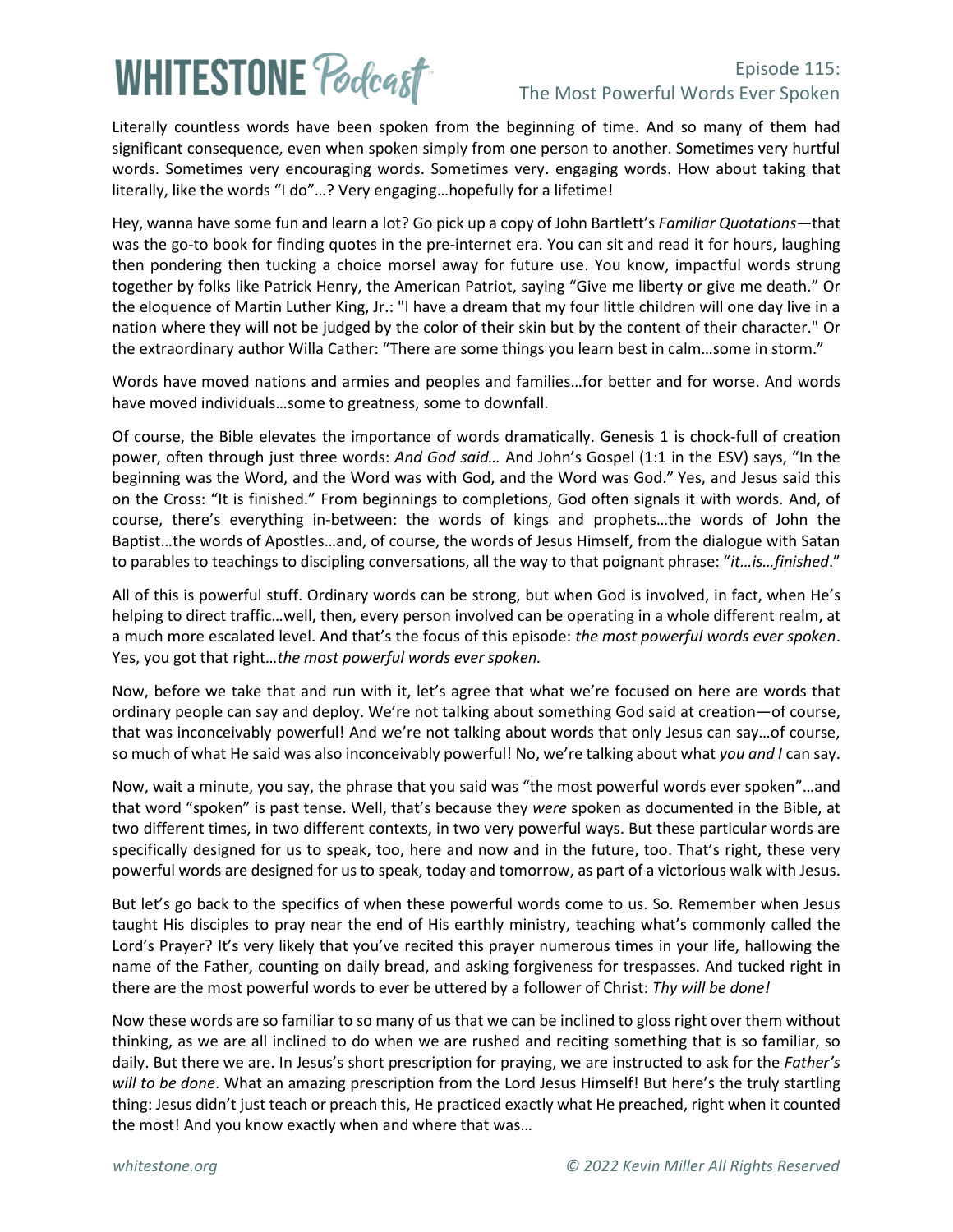# **WHITESTONE Poclast**

### Episode 115: The Most Powerful Words Ever Spoken

Jesus was in the garden of Gethsemane, completely aware of His fate that was coming on Calvary—the pain, the shame, the trial of the Cross. The stress was so great that He was sweating blood. Jesus was fully man, and He prayed to His Father that the cup pass from Him. Here it is: "And going a little farther he fell on his face and prayed, saying, 'My Father, if it be possible, let this cup pass from me; nevertheless, not as I will, but as you will.'" And there are those powerful words to the Father: not as I will, *but as you will!*

And we know what happened. The Father's will was indeed done and the cup did *not* pass from His Son. Those four powerful words—*but as you will*—changed the course of history forever. Think of it! Jesus was actually applying the Lord's prayer in His own life: the Father's will be done! Whoa. Stop and revel in that!

Why is this so incredibly important? There are a couple of very foundational reasons that play directly into the robust Christian life, you know, our lives, yours and mine, here and now!

First, as Jesus instructed, prayers are our direct communications pipeline to the Father, our privilege as His adopted children to make our appeals. But. *But.* I don't know about you, but more than a few of my prayers are pretty limited in scope, pretty self-centered. And, you see, as mere human beings, we cannot possibly truly understand the fullness of God's plan for us and those around us. So—listen, this is key—if our motives are shallow or impure, we are asking God to override our desires when our petition is not residing in God's perfect fullness, *even if that's in other parts of the very same prayer!* That's just like Jesus modeled for us in the garden of Gethsemane!

Second, the Bible tells us in James 5:16 that "the prayer of a righteous person has great power as it is working." Righteous, you might object, I don't feel very righteous sometimes! But Romans 3:21-22 instructs us that "now the righteousness of God has been manifested apart from the law, although the Law and the Prophets bear witness to it—the righteousness of God through faith in Jesus Christ for all who believe." Wow, our prayers have great power as a result of the righteousness imputed to us solely by our faith in Christ! But if we're invoking our fleshly desires in our prayers, then we truly, truly need to add this overriding corrective: *but…your…will…be…done!* 

So, the integrated truth is told here in all these Bible verses. Let's string these elements to make the case…

- 1. We are instructed to pray for our Father's will to be done.
- 2. We are instructed in 1 Thessalonians to "pray without ceasing"—so, at least daily, we ask for exactly that…our Father's will to be done.
- 3. We are instructed that we are righteous through faith in Christ.
- 4. We are instructed that the prayer of a righteous person has great power.
- 5. We see the Son of God asking His Father to do the Father's will even when the Father's will directly countered Jesus's direct petition for the cup to pass from Him.
- 6. We see that the Father did exactly that—the Father's will was that His Son drink the cup! And the glory of the Cross was the result!

We can only conclude we have pretty extreme daily power in our daily prayers as disciples of Christ *when* it's specifically with the petition for any necessary, overriding working of God's will being made part and parcel of those prayers. And all that's surely true for *all* our prayers…for vocational issues, missional issues, family issues, spiritual issues, life issues. Otherwise, are we seriously trying to limit God to our often puny, self-centered requests? Well, we are invited to do quite the opposite! You see, our privilege is essentially to exercise our will to invite our Father to override any of our wrong, willful desires with His perfect will. So…

*Father, your will be done.* Those are the most powerful words we are encouraged and privileged to utter every day! The most powerful words ever spoken, including by us, lowly and humble believers! That's true in the past. That's true in the present. And that's true, we know, in the future. Now that's crazy good!